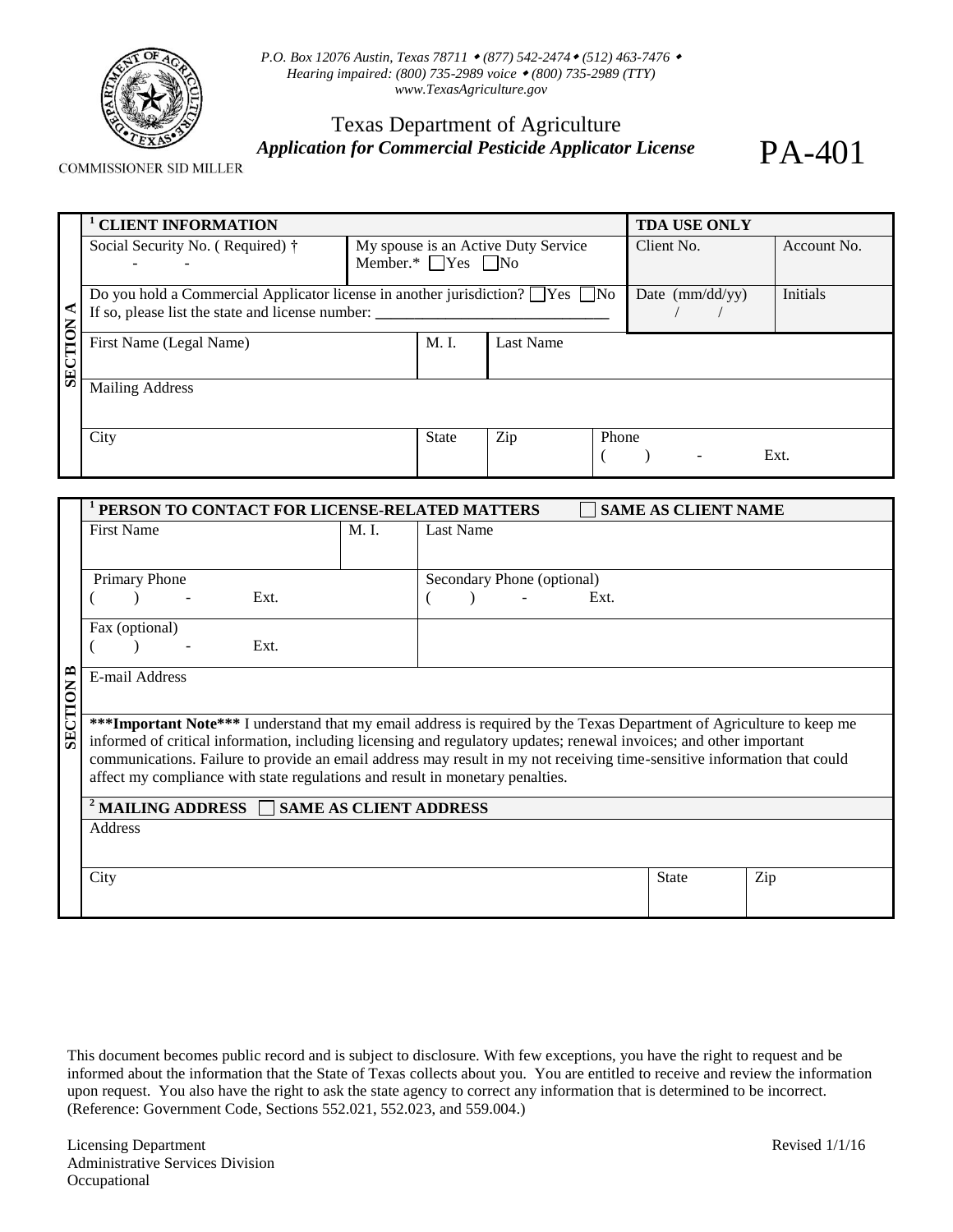## Applicant Name \_\_\_\_\_\_\_\_\_\_\_\_\_\_\_\_\_\_\_\_\_\_\_\_\_

|                | FACILITY (PRINCIPAL LOCATION OF LICENSEE, LICENSED ACTIVITIES)                                                                                                                                                                                                   |                                                                                                                             |              |                                       |        |                       |  |
|----------------|------------------------------------------------------------------------------------------------------------------------------------------------------------------------------------------------------------------------------------------------------------------|-----------------------------------------------------------------------------------------------------------------------------|--------------|---------------------------------------|--------|-----------------------|--|
|                | Facility Name (Person or Business Name)                                                                                                                                                                                                                          |                                                                                                                             |              |                                       |        |                       |  |
|                |                                                                                                                                                                                                                                                                  |                                                                                                                             |              |                                       |        |                       |  |
| ◡              | <sup>2</sup> PHYSICAL ADDRESS OF FACILITY                                                                                                                                                                                                                        |                                                                                                                             |              |                                       |        |                       |  |
| <b>SECTION</b> | Address (No P.O. Box)                                                                                                                                                                                                                                            |                                                                                                                             |              |                                       |        |                       |  |
|                | City                                                                                                                                                                                                                                                             |                                                                                                                             | <b>State</b> | Zip                                   | County |                       |  |
|                | Directions to Physical Location                                                                                                                                                                                                                                  |                                                                                                                             |              |                                       |        |                       |  |
|                |                                                                                                                                                                                                                                                                  |                                                                                                                             |              |                                       |        |                       |  |
| $\Box$         |                                                                                                                                                                                                                                                                  | <b>COMMERCIAL APPLICATOR BUSINESS INFORMATION</b><br><b>SAME AS FACILITY</b>                                                |              |                                       |        |                       |  |
|                |                                                                                                                                                                                                                                                                  | Registered Commercial Applicator Business account number                                                                    |              |                                       |        |                       |  |
| SECTION        | Full Legal Name of Business (Headquarters)                                                                                                                                                                                                                       |                                                                                                                             |              | Phone<br>Ext.<br>€<br>$\lambda$       |        |                       |  |
|                |                                                                                                                                                                                                                                                                  | If account number is blank the employer or the applicator must complete PAB-300 to accompany this application               |              |                                       |        |                       |  |
|                |                                                                                                                                                                                                                                                                  |                                                                                                                             |              |                                       |        |                       |  |
|                | <b>Commercial Applicators Only</b>                                                                                                                                                                                                                               |                                                                                                                             |              |                                       |        |                       |  |
|                |                                                                                                                                                                                                                                                                  | Have you been convicted of any felony in the last five years that you have not previously reported to TDA when applying for |              |                                       |        |                       |  |
| $\mathbf{E}$   | or renewing a pesticide applicator license? $\Box$ Yes<br>N <sub>o</sub>                                                                                                                                                                                         |                                                                                                                             |              |                                       |        |                       |  |
| SECTION        | If the answer is yes, please provide your date of birth                                                                                                                                                                                                          | month day                                                                                                                   | year         |                                       |        |                       |  |
|                |                                                                                                                                                                                                                                                                  | Also attach a statement providing full and complete information regarding the felony crime for which you received a         |              |                                       |        |                       |  |
|                | conviction, including the date of the conviction, the state and county where convicted, the sentence and terms of probation, if<br>any, and a brief explanation of the circumstances of the crime and completion of any sentence or probation. State whether you |                                                                                                                             |              |                                       |        |                       |  |
|                |                                                                                                                                                                                                                                                                  | are on parole and whether you are a registered sex offender.                                                                |              |                                       |        |                       |  |
|                |                                                                                                                                                                                                                                                                  |                                                                                                                             |              |                                       |        |                       |  |
|                | <b>OUT-OF-STATE APPLICANTS ONLY</b>                                                                                                                                                                                                                              |                                                                                                                             |              |                                       |        |                       |  |
| 匞              | An applicant for a Pesticide Applicator license whose principal place of business is situated outside the State of Texas must<br>appoint and designate a resident citizen of Texas as said applicant's resident agent within Texas.                              |                                                                                                                             |              |                                       |        |                       |  |
| 7              | Who do you wish to designate as resident agent? $\Box$ The Texas Secretary of State<br>Other (list below)                                                                                                                                                        |                                                                                                                             |              |                                       |        |                       |  |
| SECTION        | <b>Resident Agent Name</b>                                                                                                                                                                                                                                       |                                                                                                                             |              |                                       |        |                       |  |
|                | <b>Resident Agent Address</b>                                                                                                                                                                                                                                    | City                                                                                                                        |              | <b>State</b>                          | Zip    | <b>Business Phone</b> |  |
|                |                                                                                                                                                                                                                                                                  |                                                                                                                             |              |                                       |        | $\lambda$<br>(        |  |
|                |                                                                                                                                                                                                                                                                  |                                                                                                                             |              |                                       |        |                       |  |
| ڻ              | <sup>1</sup> PAYMENT: \$200 (FEE NOT REFUNDABLE)                                                                                                                                                                                                                 |                                                                                                                             |              |                                       |        |                       |  |
|                | LICENSE IS NOT VALID UNTIL APPROVED BY TDA.<br>Mail to: Texas Department of Agriculture                                                                                                                                                                          |                                                                                                                             |              |                                       |        |                       |  |
| SECTION        |                                                                                                                                                                                                                                                                  |                                                                                                                             |              | P.O. Box 12076, Austin, TX 78711-2076 |        |                       |  |
|                | TDA USE ONLY                                                                                                                                                                                                                                                     | Receipt No.                                                                                                                 |              | Date Receipt Issued                   |        |                       |  |
|                |                                                                                                                                                                                                                                                                  |                                                                                                                             |              |                                       |        |                       |  |
|                |                                                                                                                                                                                                                                                                  |                                                                                                                             |              |                                       |        |                       |  |
|                |                                                                                                                                                                                                                                                                  |                                                                                                                             |              |                                       |        |                       |  |
|                | <b>Licensing Department</b><br>Revised $1/1/16$<br><b>Administrative Services Division</b>                                                                                                                                                                       |                                                                                                                             |              |                                       |        |                       |  |
| Occupational   |                                                                                                                                                                                                                                                                  |                                                                                                                             |              |                                       |        |                       |  |